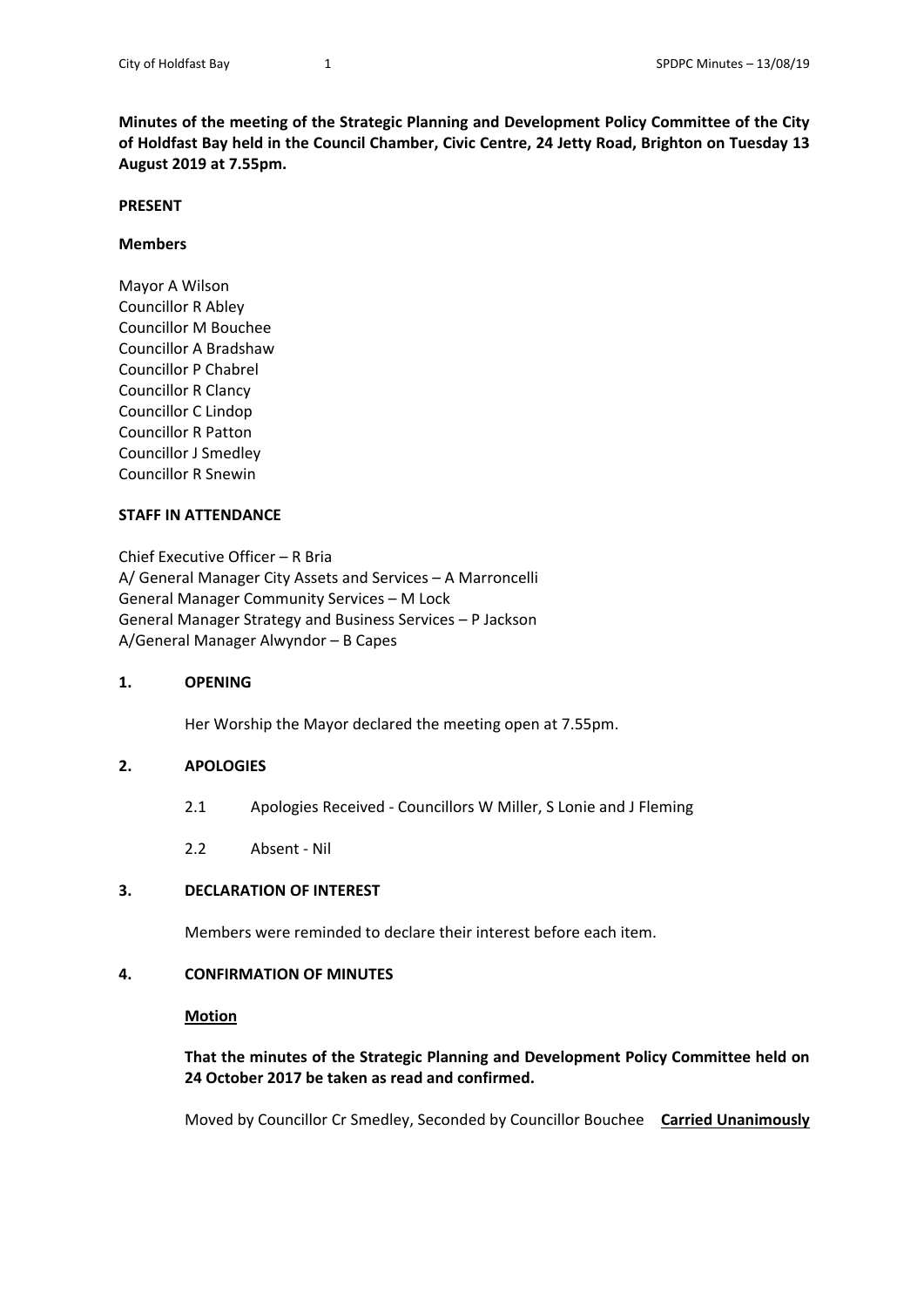### **5. PUBLIC PRESENTATIONS**

5.1 **Deputations** ‐ Nil

### **6. QUESTIONS BY MEMBERS**

- 6.1 **Without Notice** ‐ Nil
- 6.2 **With Notice** ‐ Nil
- **7. MOTIONS ON NOTICE ‐** Nil
- **8. ADJOURNED ITEMS** Nil

Her Worship the Mayor with the approval of two-thirds of the members present suspended the meeting procedures pursuant to Regulation 20(1) of *the Local Government (Procedures at Meetings) Regulations 2013* for a period of 15 minutes to facilitate informal discussion in relation to item 9.1 Seacliff Park Residential and Centre Development Plan Amendment (Report No: 308/19) and resumed at the end of this time

The meeting procedures were suspended at 7.57pm.

Councillor Abley left the chamber at 8.09pm Councillor Abley returned to the chamber at 8.10pm

The meeting resumed at 8.12pm.

## **9. REPORTS BY OFFICERS**

9.1 **Seacliff Park Residential and Centre Development Plan Amendment** (Report No: 308/19)

> A draft Seacliff Park Residential and Centre Development Plan Amendment (DPA) has been jointly prepared by the City of Marion and the City of Holdfast Bay.

> The DPA was released for Agency Consultation (concluded on the 17 October 2014). The draft DPA was adjusted accordingly and endorsed by Council in May 2015 ready for public consultation. The Minister for Planning approved the DPA for public consultation purposes on 28 July 2015.

> Public consultation was placed 'on hold' pending finalisation of an agreement between Boral and the Seacliff Group regarding relocation of the quarry haulage road from adjacent the southern boundary of the Seacliff site. The new location of the haulage road has been resolved and construction of the road will commence shortly.

> As additional land has been included in the rezoning site and the intervening period of time since 2015 may have resulted in changes to circumstances previously investigated as part of the DPA, the Minister's approval was again sought and additional and updated investigations have been undertaken.